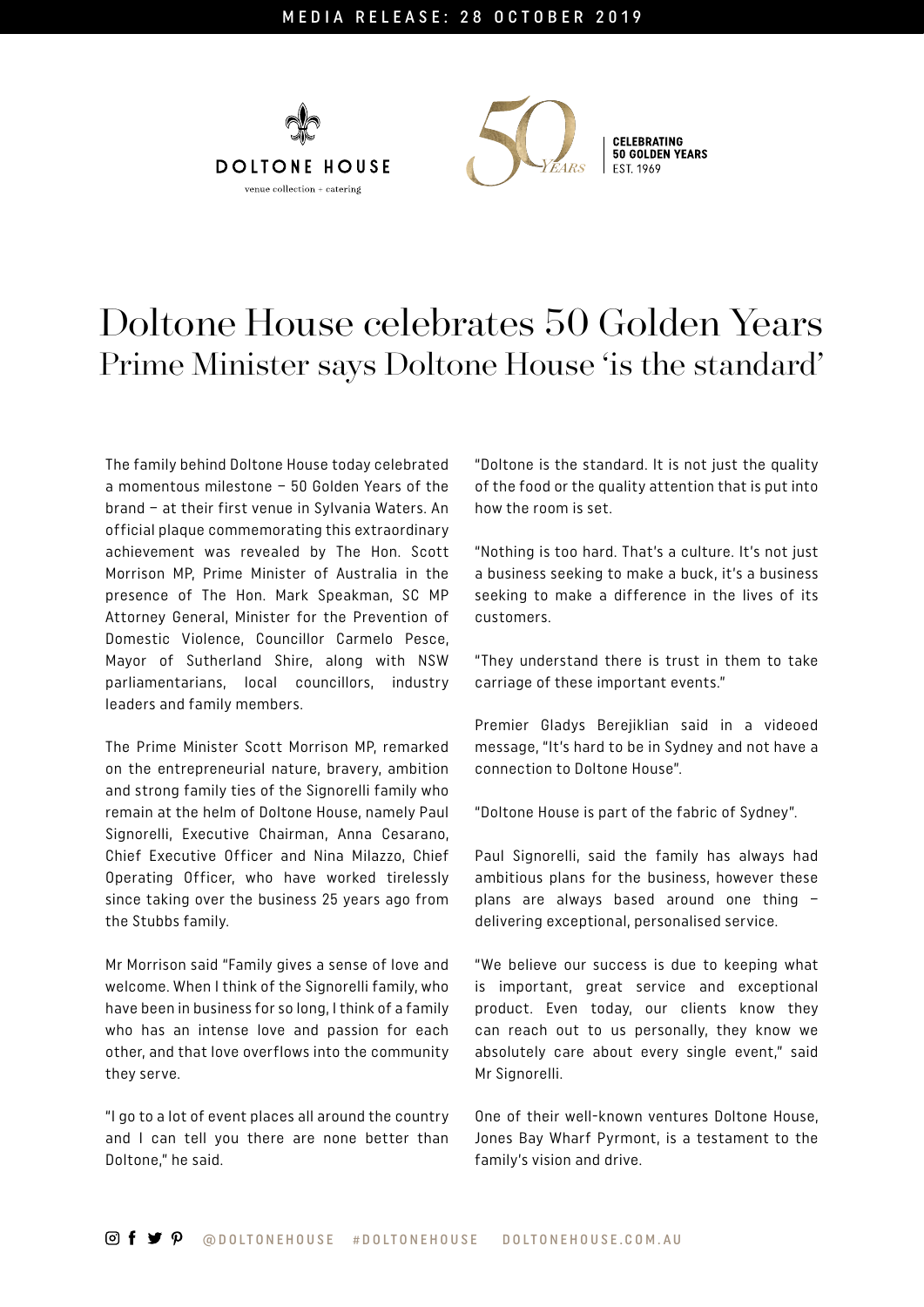



In 2004, Paul, Anna and Nina, led the transformation of the event landscape in Sydney when they saw the potential in an old empty warehouse on Jones Bay Wharf. After years of planning, they opened the doors to the fully renovated and restored finger wharf.

"Jones Bay Wharf was a monumental project for us and for Sydney. At the time, we had to convince a lot of people to hold their glamorous and corporate events there, however they were quickly won over by the quality of the food and offerings," said Mrs Milazzo.

In 2009, the development of Doltone House, Darling Island Pyrmont, on the site of Sydney's old temporary casino, was transformed into a worldleading venue for sustainability.

"We have committed to sustainability throughout our business, from sourcing locally-grown food, to investing and creating the first Six Green Star building in NSW.

"As a business dedicated to the long-term, we know the importance of sustainability and the value it will play in the future," said Mrs Cesarano.

In 2013, the business renovated and transformed the old Tattersalls Club building on Elizabeth Street, Sydney and Doltone House Hyde Park was born.

However, it is their philanthropic work the Signorelli family is most proud. They currently support over 150 charities and, inspired by their father's passing, started The Biaggio Signorelli Asbestos Foundation through which they have raised millions of dollars for research into Mesothelioma, Asbestos Cancer.

The Signorelli family also gifted to the people of NSW in 2010, a life-size bronze statue titled, 'Life From A Suitcase' which sits on Darling Island as a celebration of immigration in Australia; a tribute to migrant success stories.

Over 50 years, Doltone House has hosted almost 67,000 events, 32,400 of them business events, and catered for over 6,400,000 people.

Doltone House employs over 550 people across Sydney and attributes their success to their staff.

Mr Signorelli said: "Our staff are an extension of our family. We couldn't have reached where we are today without their commitment and efforts, we have been honoured to work with such great people."

Doltone House has been recognised for its extraordinary business results having won over 50 prestigious awards. However, as Anna Cesarano notes, this hasn't meant they've forgotten their strong family roots.

"We were inspired by our father Biaggio and mother Fina to do our best, work for each other and give to others. Our father's legacy sits front and centre with us every day, and we know how proud of us he would be," said Mrs Cesarano.

The Signorelli family now operates six venues and over 30 event spaces. They will open Doltone House at Club Marconi in 2020. Doltone House Deepwater Park an event destination precinct in Milperra, is planned to launch in 2025. The group have more projects in the pipeline.

-ends-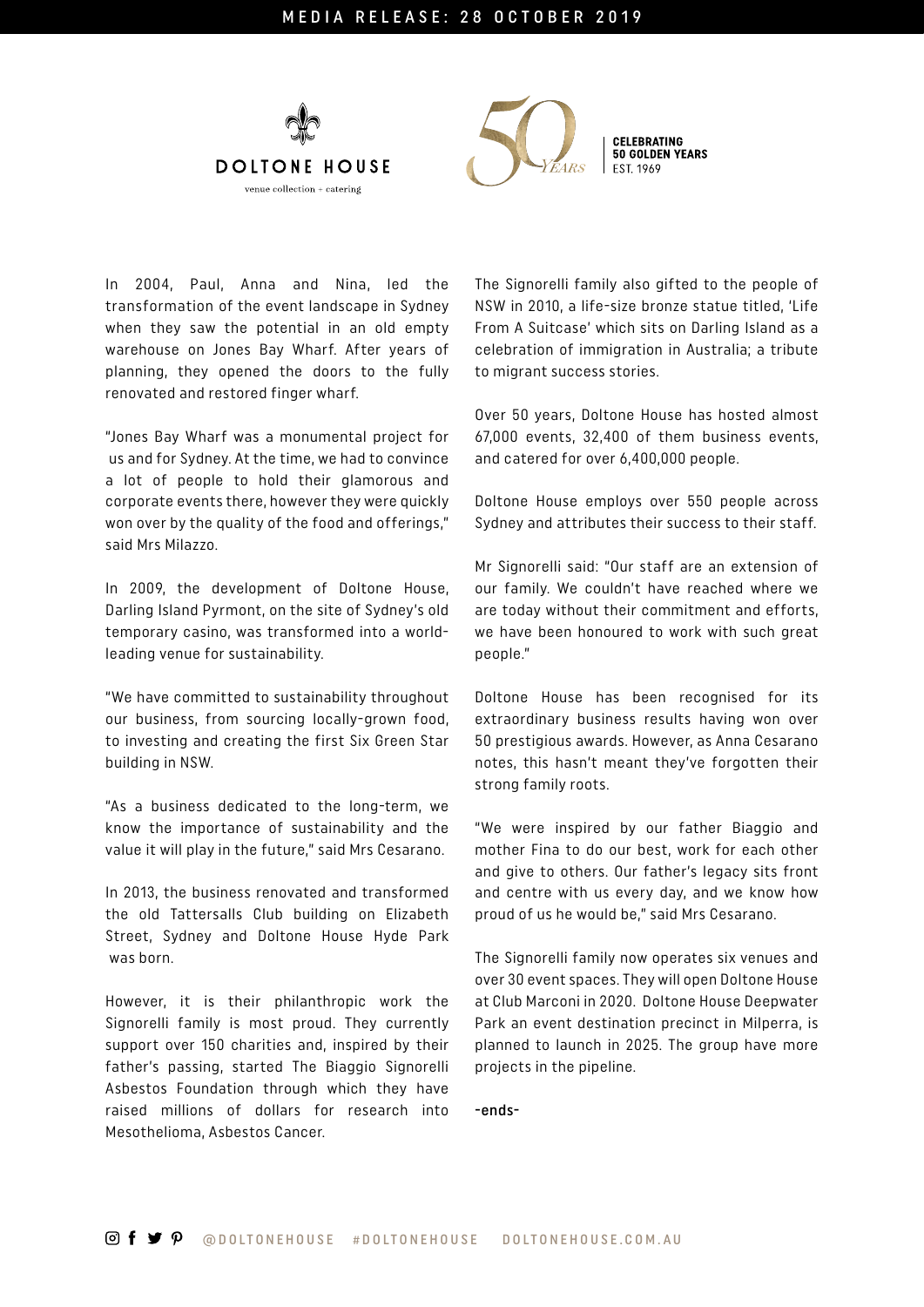



50 GOLDEN YEARS

## Notes to editor:

The commemorative ceremony was attended by:

- 1. The Hon. Scott Morrison, Prime Minister of the Commonwealth of Australia
- 2. The Hon. Mark Speakman SC MP, Attorney General and Minister for the Prevention of Domestic Violence
- 3. The Hon. Victor Dominello MP, Minister for Customer Service
- 4. The Hon. John Ajaka MLC, President of the Legislative Council of NSW

5. The Hon. Don Harwin MLC, Special Minister of State and Minister for Public Services and Employee Relations, Aboriginal Affairs and the Arts

- 6. The Hon. Morris Iemma, Former Premier of NSW
- 7. The Hon. Bruce Baird, CEO of Business Events Sydney
- 8. Ms Eleni Petinos MP, Member for Miranda
- 9. Mr Chris Minns MP, Member for Kogarah
- 10. Mr. Craig Kelly MP, Member for Hughes
- 11. Mr Stephen Kamper MP, Member for Rockdale
- 12. Mayor of Sutherland Shire Council, Carmelo Pesce
- 13. Deputy Mayor of Sutherland Shire Council, Steve Simpson
- 14. Mayor of Fairfield City Council, Frank Carbone
- 15. Mayor of Georges River Council, Kevin Green,
- 16. Mayor of Canterbury Bankstown Council, Khal Asfour
- 17. Cr. Marie Simone, Sutherland Shire Council
- 18. Cr. Kent Johns, Sutherland Shire Council
- 19. Cr. Carol Provan, Sutherland Shire Council
- 20. Cr. Ray Plibersek, Sutherland Shire Council

Interviews are available with:

- Paul Signorelli, Executive Chairman
- Anna Cesarano, Chief Executive Officer
- Nina Milazzo, Chief Operating Officer

Please request via the media contacts below. Media Contacts: Zadro Agency

Jessica McLean, Senior Account Manager, Zadro 02 9212 7867 | 0400 433 182 | [jessica@zadroagency.com.au](mailto:jessica%40zadroagency.com.au%20?subject=) Felicity Zadro, Managing Director, Zadro 0404 009 384 | [felicity@zadroagency.com.au](mailto:felicity%40zadroagency.com.au%20?subject=)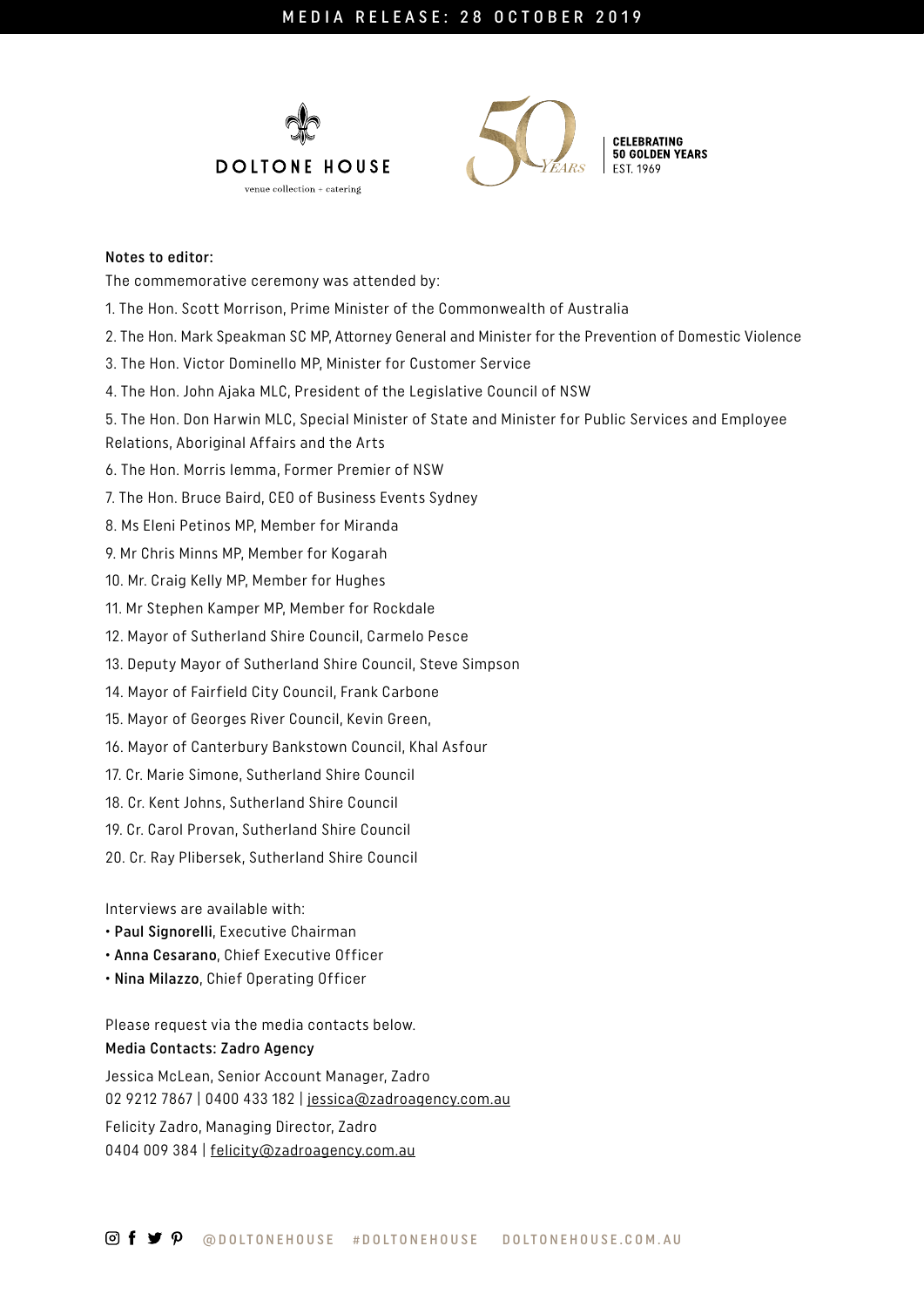



**CELEBRATING** 50 GOLDEN YEARS

About Doltone House [www.doltonehouse.com.au](http://www.doltonehouse.com.au  )

In 1969, Dolly and Tony Stubbs started Doltone House, opening their first venue in Sylvania Waters in Sydney.

In 1995, the Signorelli family took over the business and have been pioneers in Sydney for the events industry, leading the way in catering, sustainability and professionalism.

Doltone House remains family-owned and operated, and is run by three siblings: Paul Signorelli, Executive Chairman; Anna Cesarano, CEO and Nina Milazzo, COO. Their father and mother always had family businesses and Biaggio Signorelli's legacy of philanthropy, being customer-centric and a family businessman continues through his three children.

The family is well-known for their entrepreneurial spirit, client focus and taking a chance on each other. Their courage and determination are well-regarded.

Doltone House is an iconic brand in the hospitality space of Sydney and NSW and are the leading hospitality group in corporate events, weddings and social events.

Their high-end unique venue collection employs over 550 staff across the six venues and 30 event spaces; they will open Doltone House at Club Marconi in 2020. Doltone House Deepwater Park an event destination precinct in Milperra, is planned to launch in 2025, and more projects are in the pipeline.

Doltone House Darling Island Pyrmont was NSW's first 6 Green Star building.

The Biaggio Signorelli Asbestos Foundation – the families' philanthropic contribution to NSW for Mesothelioma, is very active and has raised millions of dollars to create awareness, early detection, treatment and work towards a cure.

'Life From A Suitcase' – the name of the bronze statue which sits outside the Doltone House Darling Island venue. The Signorelli family gifted this statue to the people of NSW as a celebration of immigration in Australia.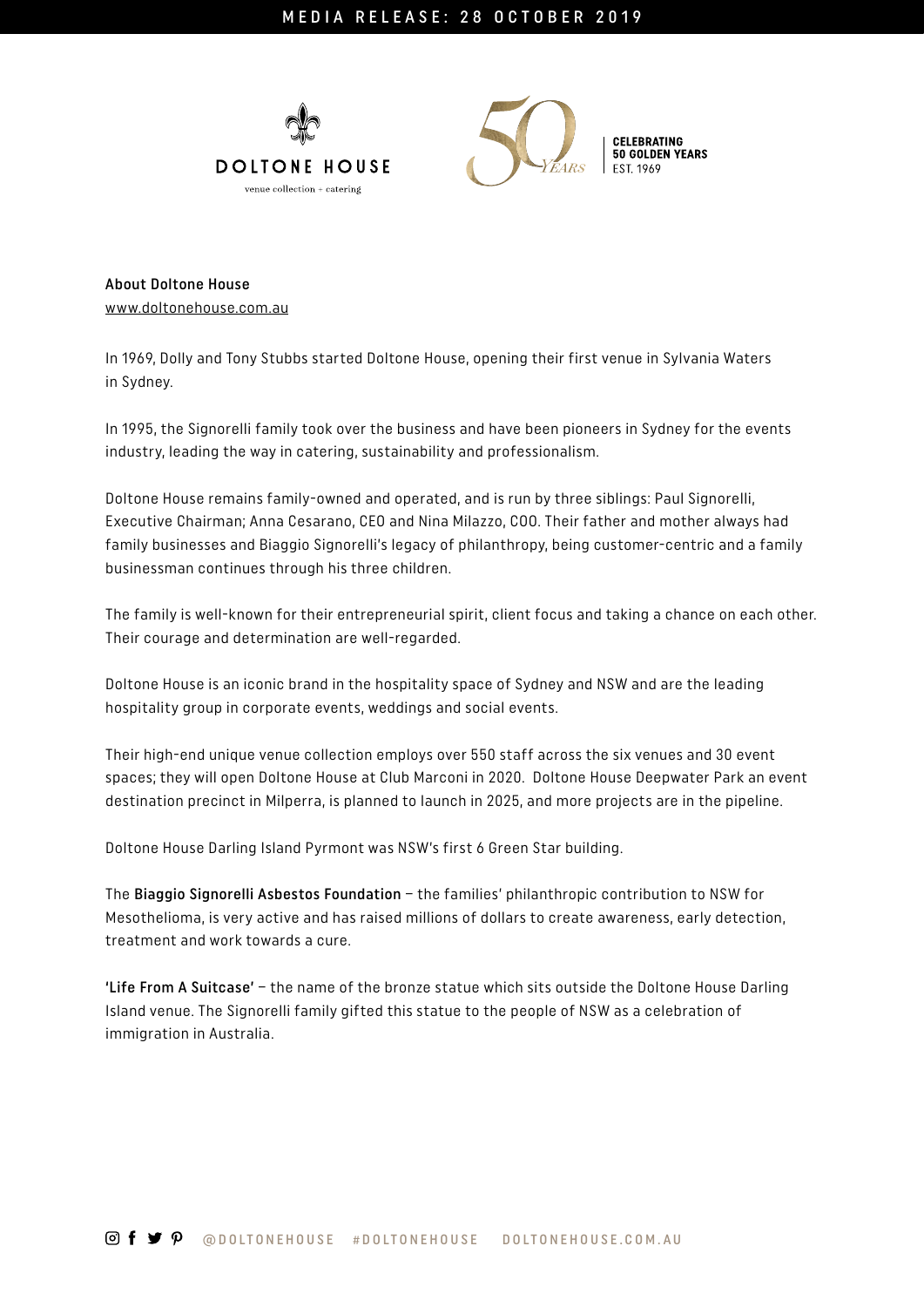



**CELEBRATING<br>50 GOLDEN YEARS** 

What you don't know about Doltone House:

- 67,415 events over 50 years
- 1,500,899 sandwiches at conferences
- 4,765,622 entrees, mains and desserts served at business events
- 5,614,224 canapes served at business events
- Largest event held at a Doltone House venue: 2,500pax
- 552 staff members
- 86% staff retention rate over the last 18-months
- 18 staff have worked at Doltone House for 10 years or more
- 30 staff have worked at Doltone House for 5-9 years
- 2-3 interns per year in each department:
	- Sales Corporate
	- Sales Weddings
	- Events
	- Human Resources
	- Marketing
	- Finance
	- Projects
	- Apprentice Chefs
	- House of Doltone (event styling)
- Doltone House are members of Business Events Sydney, Exhibition & Events Australia Association, Restaurant & Catering Australia, Family Business Australia, Chamber of Commerce and AHA Hotel Association
- Doltone House have been awarded 51 awards
- Doltone House sponsor countless industry events
- 'Catering by Doltone' officially launched in 2019 and is an external catering business.

Images:

Additional images and the full program can be found here: <https://www.doltonehouse.com.au/gallery/doltone-house-50-year-anniversary/>